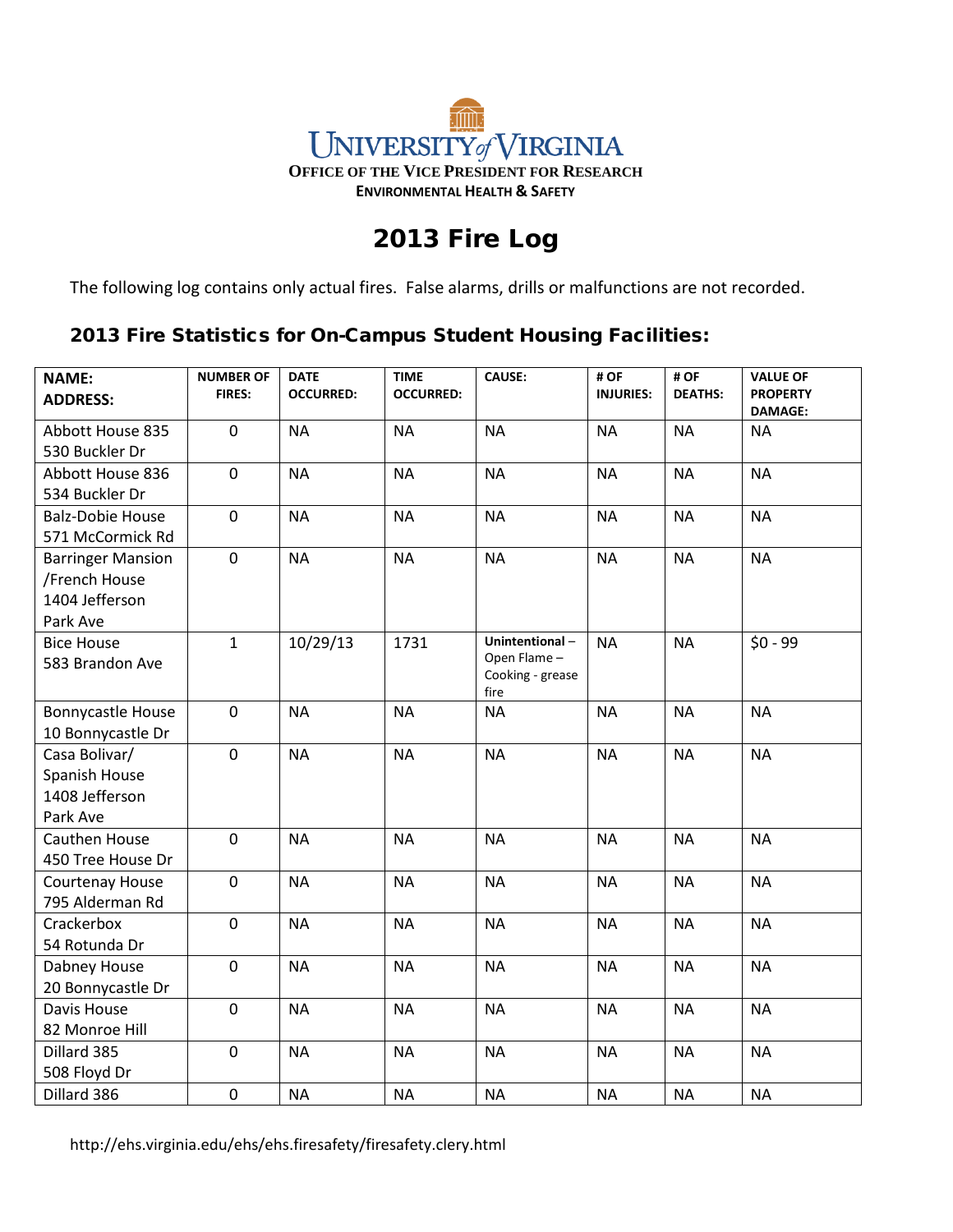| 520 Floyd Dr            |                  |           |           |           |           |           |           |
|-------------------------|------------------|-----------|-----------|-----------|-----------|-----------|-----------|
| Dillard 387             | $\mathbf 0$      | <b>NA</b> | <b>NA</b> | <b>NA</b> | <b>NA</b> | <b>NA</b> | <b>NA</b> |
| 526 Floyd Dr            |                  |           |           |           |           |           |           |
| Dillard 388             | $\pmb{0}$        | <b>NA</b> | <b>NA</b> | <b>NA</b> | <b>NA</b> | <b>NA</b> | <b>NA</b> |
| 528 Floyd Dr            |                  |           |           |           |           |           |           |
| Dillard 389             | $\mathbf 0$      | <b>NA</b> | <b>NA</b> | <b>NA</b> | <b>NA</b> | <b>NA</b> | <b>NA</b> |
| 532 Floyd Dr            |                  |           |           |           |           |           |           |
| <b>Dunglison House</b>  | $\mathbf 0$      | <b>NA</b> | <b>NA</b> | <b>NA</b> | <b>NA</b> | <b>NA</b> | <b>NA</b> |
| 775 Alderman Rd         |                  |           |           |           |           |           |           |
| Dunnington House        | $\pmb{0}$        | <b>NA</b> | <b>NA</b> | <b>NA</b> | <b>NA</b> | <b>NA</b> | <b>NA</b> |
| 695 Alderman Rd         |                  |           |           |           |           |           |           |
| East Lawn Dorm          | $\pmb{0}$        | <b>NA</b> | <b>NA</b> | <b>NA</b> | <b>NA</b> | <b>NA</b> | <b>NA</b> |
| 12 East Lawn            |                  |           |           |           |           |           |           |
| East Range Dorm         | $\mathbf 0$      | <b>NA</b> | <b>NA</b> | <b>NA</b> | <b>NA</b> | <b>NA</b> | <b>NA</b> |
| 48 Rotunda Dr.          |                  |           |           |           |           |           |           |
| <b>Echols House</b>     | $\pmb{0}$        | <b>NA</b> | <b>NA</b> | <b>NA</b> | <b>NA</b> | <b>NA</b> | <b>NA</b> |
| 450 McCormick Rd        |                  |           |           |           |           |           |           |
| <b>Emmett House</b>     | $\pmb{0}$        | <b>NA</b> | <b>NA</b> | <b>NA</b> | <b>NA</b> | <b>NA</b> | <b>NA</b> |
| 432 McCormick Rd        |                  |           |           |           |           |           |           |
| Faulkner Cottage E      | $\mathbf 0$      | <b>NA</b> | <b>NA</b> | <b>NA</b> | <b>NA</b> | <b>NA</b> | <b>NA</b> |
| - 478 Faulkner Dr       |                  |           |           |           |           |           |           |
| <b>Faulkner Cottage</b> | 0                | <b>NA</b> | <b>NA</b> | <b>NA</b> | <b>NA</b> | <b>NA</b> | <b>NA</b> |
| W-470 Faulkner          |                  |           |           |           |           |           |           |
| Dr                      |                  |           |           |           |           |           |           |
| Fitzhugh House          | $\pmb{0}$        | <b>NA</b> | <b>NA</b> | <b>NA</b> | <b>NA</b> | <b>NA</b> | <b>NA</b> |
| 735 Alderman Rd         |                  |           |           |           |           |           |           |
| Gildersleeve House      | $\mathbf 0$      | <b>NA</b> | <b>NA</b> | <b>NA</b> | <b>NA</b> | <b>NA</b> | <b>NA</b> |
| 72 Monroe Hill          |                  |           |           |           |           |           |           |
| Glenn House 829         | 0                | <b>NA</b> | <b>NA</b> | <b>NA</b> | <b>NA</b> | <b>NA</b> | <b>NA</b> |
| 514 Buckler Dr          |                  |           |           |           |           |           |           |
| Glenn House 830         | $\mathbf 0$      | <b>NA</b> | <b>NA</b> | <b>NA</b> | <b>NA</b> | <b>NA</b> | <b>NA</b> |
| 510 Buckler Dr          |                  |           |           |           |           |           |           |
| Gooch 381               | $\mathbf 0$      | <b>NA</b> | <b>NA</b> | <b>NA</b> | <b>NA</b> | <b>NA</b> | <b>NA</b> |
| 478 Floyd Dr            |                  |           |           |           |           |           |           |
| Gooch 382               | $\mathbf 0$      | <b>NA</b> | <b>NA</b> | <b>NA</b> | <b>NA</b> | $\sf NA$  | <b>NA</b> |
| 480 Floyd Dr            |                  |           |           |           |           |           |           |
| Gooch 383               | $\mathbf 0$      | <b>NA</b> | $\sf NA$  | <b>NA</b> | <b>NA</b> | <b>NA</b> | <b>NA</b> |
| 484 Floyd Dr            |                  |           |           |           |           |           |           |
| Gooch 384               | $\boldsymbol{0}$ | <b>NA</b> | <b>NA</b> | <b>NA</b> | <b>NA</b> | <b>NA</b> | <b>NA</b> |
| 496 Floyd Dr            |                  |           |           |           |           |           |           |
| Hancock House           | $\mathbf 0$      | <b>NA</b> | <b>NA</b> | <b>NA</b> | <b>NA</b> | $\sf NA$  | <b>NA</b> |
| 15 Hancock Dr           |                  |           |           |           |           |           |           |
| Harrison House          | $\mathbf 0$      | <b>NA</b> | <b>NA</b> | <b>NA</b> | <b>NA</b> | <b>NA</b> | <b>NA</b> |
| 72 Monroe Hill          |                  |           |           |           |           |           |           |
| <b>Hench Apts</b>       | $\mathbf 0$      | <b>NA</b> | <b>NA</b> | <b>NA</b> | <b>NA</b> | <b>NA</b> | <b>NA</b> |
| 472 Faulkner Dr         |                  |           |           |           |           |           |           |
| <b>Holmes House</b>     | $\pmb{0}$        | <b>NA</b> | <b>NA</b> | <b>NA</b> | <b>NA</b> | <b>NA</b> | <b>NA</b> |
| 60 Monroe Hill          |                  |           |           |           |           |           |           |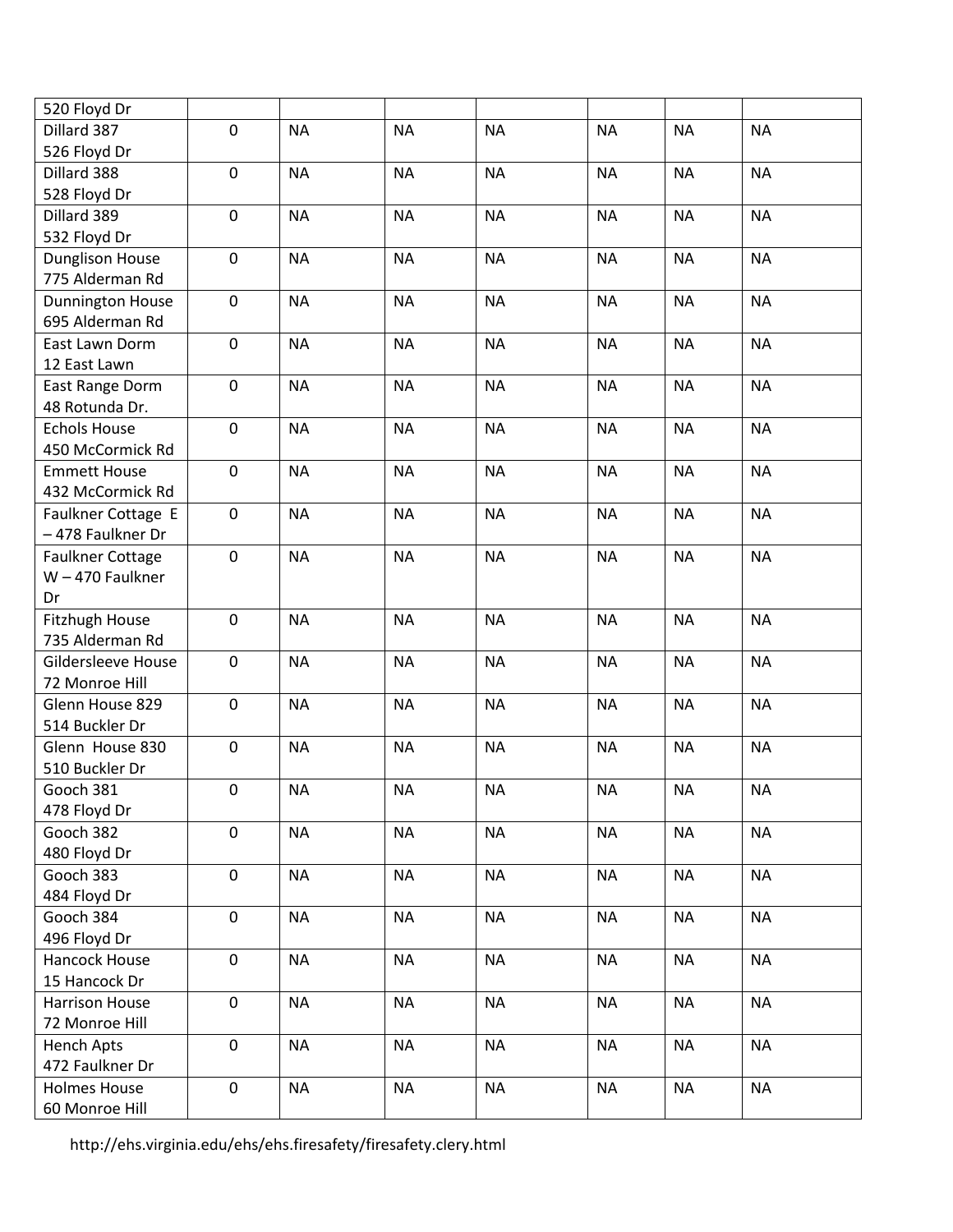| <b>Hoxton Apts</b><br>205 Sprigg Ln               | $\pmb{0}$        | <b>NA</b> | <b>NA</b> | <b>NA</b> | <b>NA</b>   | <b>NA</b>   | <b>NA</b> |
|---------------------------------------------------|------------------|-----------|-----------|-----------|-------------|-------------|-----------|
| Humphreys House<br>436 McCormick Rd               | $\pmb{0}$        | <b>NA</b> | <b>NA</b> | <b>NA</b> | <b>NA</b>   | <b>NA</b>   | <b>NA</b> |
| Johnson House<br>195 Vaughan Dr                   | $\mathbf 0$      | <b>NA</b> | <b>NA</b> | <b>NA</b> | <b>NA</b>   | <b>NA</b>   | <b>NA</b> |
| Kellogg House<br>579 McCormick Rd                 | $\mathbf 0$      | <b>NA</b> | <b>NA</b> | <b>NA</b> | <b>NA</b>   | <b>NA</b>   | <b>NA</b> |
| <b>Kent House</b><br>30 Bonnycastle Dr            | $\mathbf 0$      | <b>NA</b> | <b>NA</b> | <b>NA</b> | <b>NA</b>   | <b>NA</b>   | <b>NA</b> |
| Lambeth 450<br>50 Lambeth Comm                    | $\pmb{0}$        | <b>NA</b> | <b>NA</b> | <b>NA</b> | <b>NA</b>   | <b>NA</b>   | <b>NA</b> |
| Lambeth 451<br>51 Lambeth Comm                    | $\mathbf 0$      | <b>NA</b> | <b>NA</b> | <b>NA</b> | <b>NA</b>   | <b>NA</b>   | <b>NA</b> |
| Lambeth 452<br>52 Lambeth Comm                    | $\pmb{0}$        | <b>NA</b> | <b>NA</b> | <b>NA</b> | <b>NA</b>   | <b>NA</b>   | <b>NA</b> |
| Lambeth 453<br>53 Lambeth Comm                    | $\pmb{0}$        | <b>NA</b> | <b>NA</b> | <b>NA</b> | $\mathbf 0$ | $\mathbf 0$ | <b>NA</b> |
| Lambeth 454<br>54 Lambeth Comm                    | $\boldsymbol{0}$ | <b>NA</b> | <b>NA</b> | <b>NA</b> | <b>NA</b>   | <b>NA</b>   | <b>NA</b> |
| Lambeth 455<br>55 Lambeth Comm                    | $\mathbf 0$      | <b>NA</b> | <b>NA</b> | <b>NA</b> | <b>NA</b>   | <b>NA</b>   | <b>NA</b> |
| Lambeth 456                                       | $\mathbf 0$      | <b>NA</b> | <b>NA</b> | <b>NA</b> | <b>NA</b>   | <b>NA</b>   | <b>NA</b> |
| 56 Lambeth Comm<br>Lambeth 457                    | $\mathbf 0$      | <b>NA</b> | <b>NA</b> | <b>NA</b> | <b>NA</b>   | <b>NA</b>   | <b>NA</b> |
| 57 Lambeth Comm<br>Lambeth 458                    | $\mathbf 0$      | <b>NA</b> | <b>NA</b> | <b>NA</b> | <b>NA</b>   | <b>NA</b>   | <b>NA</b> |
| 58 Lambeth Comm<br>Lambeth 459<br>59 Lambeth Comm | $\boldsymbol{0}$ | <b>NA</b> | <b>NA</b> | <b>NA</b> | <b>NA</b>   | <b>NA</b>   | <b>NA</b> |
| Lambeth 460<br>60 Lambeth Comm                    | $\boldsymbol{0}$ | <b>NA</b> | <b>NA</b> | <b>NA</b> | <b>NA</b>   | <b>NA</b>   | <b>NA</b> |
| Lambeth 461<br>61 Lambeth Comm                    | $\mathbf 0$      | <b>NA</b> | <b>NA</b> | <b>NA</b> | <b>NA</b>   | <b>NA</b>   | <b>NA</b> |
| Lambeth 462<br>62 Lambeth Comm                    | $\mathbf 0$      | <b>NA</b> | <b>NA</b> | <b>NA</b> | <b>NA</b>   | <b>NA</b>   | <b>NA</b> |
| Lambeth 463<br>63 Lambeth Comm                    | $\mathbf 0$      | <b>NA</b> | <b>NA</b> | <b>NA</b> | <b>NA</b>   | <b>NA</b>   | <b>NA</b> |
| Lambeth 465<br>65 Lambeth Comm                    | $\mathbf 0$      | <b>NA</b> | <b>NA</b> | <b>NA</b> | <b>NA</b>   | <b>NA</b>   | <b>NA</b> |
| Lambeth 466<br>66 Lambeth Comm                    | $\mathbf 0$      | <b>NA</b> | <b>NA</b> | <b>NA</b> | <b>NA</b>   | <b>NA</b>   | <b>NA</b> |
| Lambeth 467<br>67 Lambeth Comm                    | $\mathbf 0$      | <b>NA</b> | <b>NA</b> | <b>NA</b> | <b>NA</b>   | <b>NA</b>   | <b>NA</b> |
| Lambeth 468<br>68 Lambeth Comm                    | $\mathbf 0$      | <b>NA</b> | <b>NA</b> | <b>NA</b> | <b>NA</b>   | <b>NA</b>   | <b>NA</b> |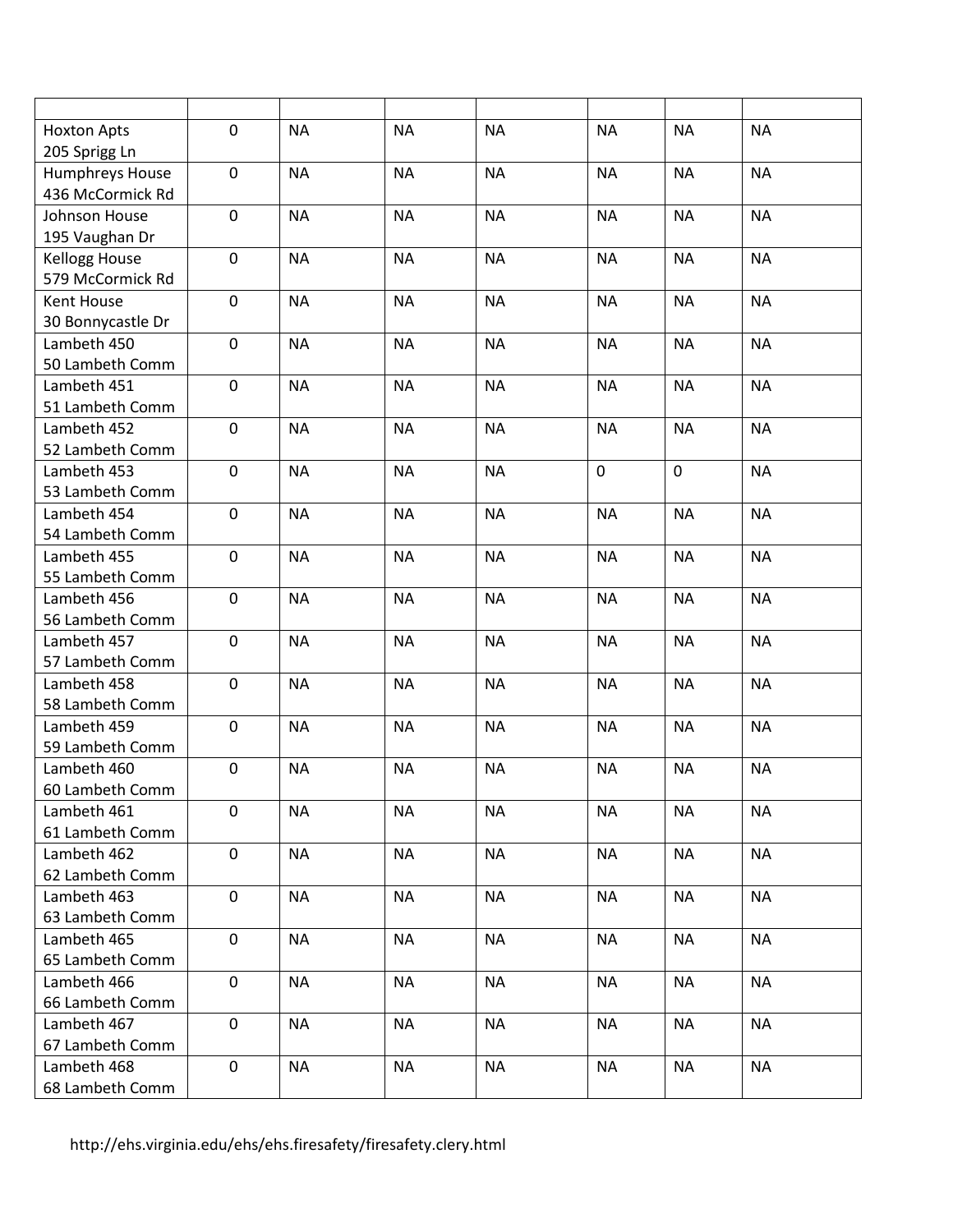| Lambeth 469           | $\pmb{0}$        | <b>NA</b> | <b>NA</b> | <b>NA</b> | <b>NA</b> | <b>NA</b> | <b>NA</b> |
|-----------------------|------------------|-----------|-----------|-----------|-----------|-----------|-----------|
| 69 Lambeth Comm       |                  |           |           |           |           |           |           |
| Lambeth 470           | $\mathbf 0$      | <b>NA</b> | <b>NA</b> | <b>NA</b> | <b>NA</b> | <b>NA</b> | <b>NA</b> |
| 70 Lambeth Comm       |                  |           |           |           |           |           |           |
| Lambeth 471           | $\pmb{0}$        | <b>NA</b> | <b>NA</b> | <b>NA</b> | <b>NA</b> | <b>NA</b> | <b>NA</b> |
| 71 Lambeth Comm       |                  |           |           |           |           |           |           |
| Lambeth 472           | $\pmb{0}$        | <b>NA</b> | <b>NA</b> | <b>NA</b> | <b>NA</b> | <b>NA</b> | <b>NA</b> |
| 72 Lambeth Comm       |                  |           |           |           |           |           |           |
| Lambeth 473           | $\pmb{0}$        | <b>NA</b> | <b>NA</b> | <b>NA</b> | <b>NA</b> | <b>NA</b> | <b>NA</b> |
| 73 Lambeth Comm       |                  |           |           |           |           |           |           |
| Lambeth 474           | $\pmb{0}$        | <b>NA</b> | <b>NA</b> | <b>NA</b> | <b>NA</b> | <b>NA</b> | <b>NA</b> |
| 74 Lambeth Comm       |                  |           |           |           |           |           |           |
| Lambeth 475           | $\mathbf 0$      | <b>NA</b> | <b>NA</b> | <b>NA</b> | <b>NA</b> | <b>NA</b> | <b>NA</b> |
| 75 Lambeth Comm       |                  |           |           |           |           |           |           |
| Lefevre House         | $\pmb{0}$        | <b>NA</b> | <b>NA</b> | <b>NA</b> | <b>NA</b> | <b>NA</b> | <b>NA</b> |
| 35 Hancock Dr         |                  |           |           |           |           |           |           |
| Lewis Apts            | $\pmb{0}$        | <b>NA</b> | <b>NA</b> | <b>NA</b> | <b>NA</b> | <b>NA</b> | <b>NA</b> |
| 207 Sprigg Ln         |                  |           |           |           |           |           |           |
| Lile-Maupin           | $\mathbf 0$      | <b>NA</b> | <b>NA</b> | <b>NA</b> | <b>NA</b> | <b>NA</b> | <b>NA</b> |
| 555 McCormick Rd      |                  |           |           |           |           |           |           |
| Long House            | $\mathbf 0$      | <b>NA</b> | <b>NA</b> | <b>NA</b> | <b>NA</b> | <b>NA</b> | <b>NA</b> |
| 84 Monroe Hill        |                  |           |           |           |           |           |           |
| <b>Mallett House</b>  | $\pmb{0}$        | <b>NA</b> | <b>NA</b> | <b>NA</b> | <b>NA</b> | <b>NA</b> | <b>NA</b> |
| 84 Monroe Hill        |                  |           |           |           |           |           |           |
| <b>Malone House</b>   | $\mathbf 0$      | <b>NA</b> | <b>NA</b> | <b>NA</b> | <b>NA</b> | <b>NA</b> | <b>NA</b> |
| 215 Hereford Dr       |                  |           |           |           |           |           |           |
| Mary Munford          | $\mathbf 0$      | <b>NA</b> | <b>NA</b> | <b>NA</b> | <b>NA</b> | <b>NA</b> | <b>NA</b> |
| 201 Sprigg Ln         |                  |           |           |           |           |           |           |
| <b>McGuffey House</b> | $\mathbf 0$      | <b>NA</b> | <b>NA</b> | <b>NA</b> | <b>NA</b> | <b>NA</b> | <b>NA</b> |
| 72 Monroe Hill        |                  |           |           |           |           |           |           |
| <b>Metcalf House</b>  | $\pmb{0}$        | <b>NA</b> | <b>NA</b> | <b>NA</b> | <b>NA</b> | <b>NA</b> | <b>NA</b> |
| 25 Hancock Dr         |                  |           |           |           |           |           |           |
| <b>Mitchell Apts</b>  | $\boldsymbol{0}$ | <b>NA</b> | <b>NA</b> | <b>NA</b> | <b>NA</b> | <b>NA</b> | <b>NA</b> |
| 474 Faulkner Dr       |                  |           |           |           |           |           |           |
| Norris House          | $\pmb{0}$        | <b>NA</b> | <b>NA</b> | <b>NA</b> | <b>NA</b> | <b>NA</b> | <b>NA</b> |
| 225 Hereford Dr       |                  |           |           |           |           |           |           |
| Page House            | $\pmb{0}$        | <b>NA</b> | <b>NA</b> | <b>NA</b> | <b>NA</b> | <b>NA</b> | <b>NA</b> |
| 420 McCormick Rd      |                  |           |           |           |           |           |           |
| Peters House          | $\mathbf 0$      | <b>NA</b> | <b>NA</b> | <b>NA</b> | <b>NA</b> | <b>NA</b> | <b>NA</b> |
| 52 Monroe Hill        |                  |           |           |           |           |           |           |
| Ribble House 837      | $\pmb{0}$        | <b>NA</b> | <b>NA</b> | <b>NA</b> | <b>NA</b> | <b>NA</b> | <b>NA</b> |
| 560 Buckler Dr        |                  |           |           |           |           |           |           |
| Ribble House 838      | $\pmb{0}$        | <b>NA</b> | <b>NA</b> | <b>NA</b> | <b>NA</b> | <b>NA</b> | <b>NA</b> |
| 564 Buckler Dr        |                  |           |           |           |           |           |           |
| Ribble House 839      | $\pmb{0}$        | <b>NA</b> | <b>NA</b> | <b>NA</b> | <b>NA</b> | <b>NA</b> | <b>NA</b> |
| 568 Buckler Dr        |                  |           |           |           |           |           |           |
| Roberta               | $\mathbf 0$      | <b>NA</b> | <b>NA</b> | <b>NA</b> | <b>NA</b> | <b>NA</b> | <b>NA</b> |
| <b>Gwathmey House</b> |                  |           |           |           |           |           |           |